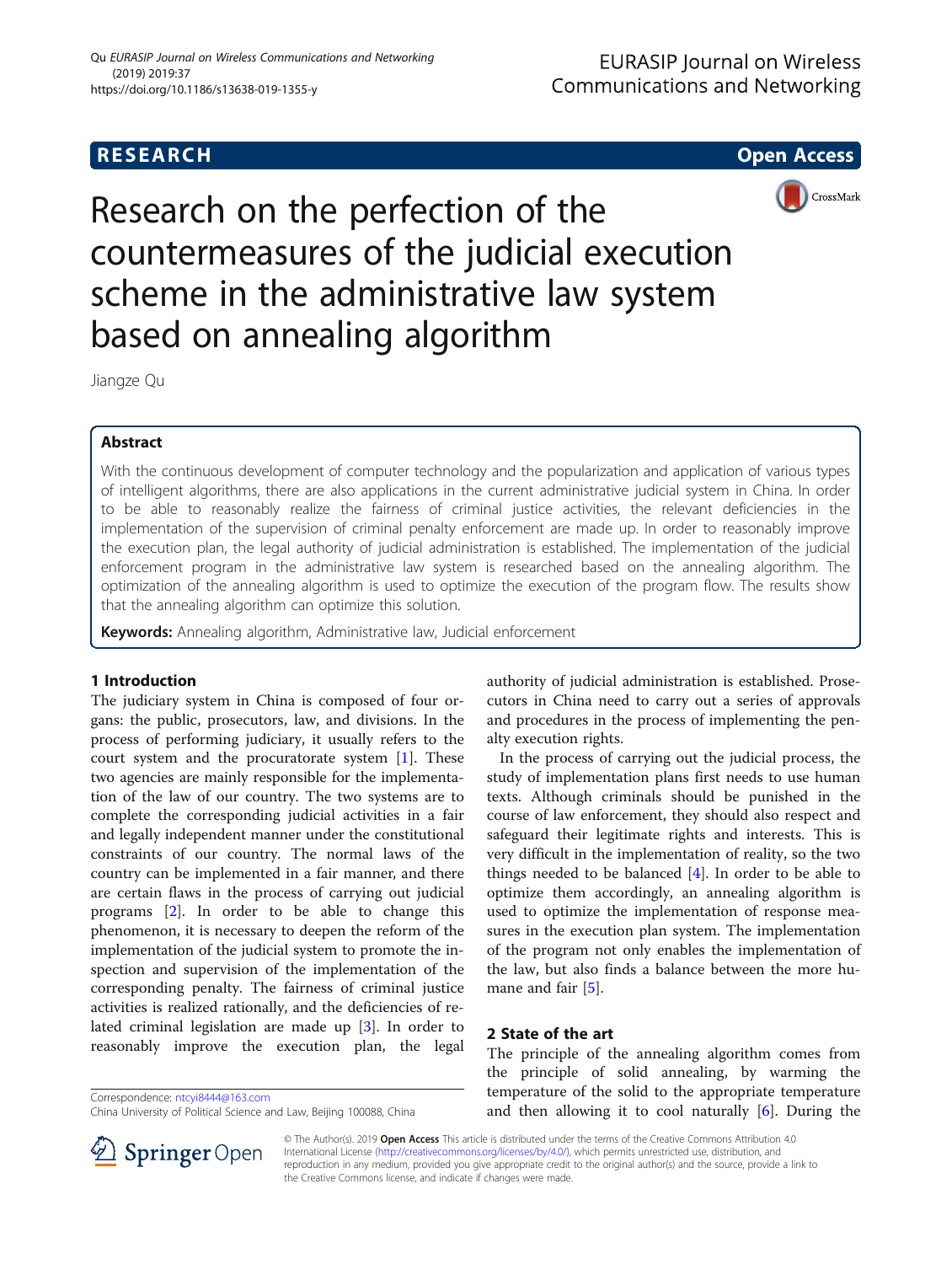process of heating solids, the subdivided particles inside the solids increase with the increase of temperature and the energy contained in the particles continuously increases. The increasing degree of freedom makes it become disordered. In the process of natural cooling, the energy of particles gradually decreases and gradually approaches ordering. Based on each corresponding temperature point, there will be a corresponding steady state, and finally, the best stable state will be achieved when the solid returns to normal temperature [\[7](#page-5-0)]. Inspired by this principle, the principle is mapped to the application of the algorithm.

The annealing algorithm generates a new solution space from the current solution  $[8]$  $[8]$ . In order to facilitate subsequent calculation and acceptance and reduce the time consumption of the algorithm, a new solution is usually selected from the simple transformation of the current new solution, such as replacing and exchanging all or part of the elements of the new solution [\[9](#page-5-0)]. The transformation method that generates the new solution determines the neighborhood structure of the new solution and therefore has a certain influence on the choice of cooling schedule. Then calculate the difference between the objective function and the new solution. Since the difference of the objective function is only caused by the transform portion, the calculation of the objective function difference is preferably calculated by increments. The facts show that for most applications, that is the fastest way to calculate the difference in the objective function [\[10\]](#page-5-0). This principle can be of good use.

### 3 Methodology

## 3.1 Optimization model of judicial execution scheme in administrative law system based on annealing algorithm

The annealing algorithm generates a new solution space from the current solution. In order to facilitate subsequent calculation and acceptance and reduce the time consumption of the algorithm, a new solution is usually selected from the simple transformation of the current new solution, such as replacing and exchanging all or part of the elements of the new solution. In the administrative law system, the optimization of the judicial execution plan can be abstracted accordingly and the network topology structure diagram is carried out. The operational construction of the preliminary model is as follows:

$$
G = (V, E, L) \tag{1}
$$

$$
E = \{e_i|i-1,2,...,m\}
$$
 (2)

$$
L = \left\{ L^G \right\} \cup \left\{ L^D \right\} \tag{3}
$$

In the above formula, G is a collection of laws included in the judiciary, E represents a set of execution plans, and L represents a balance between corresponding nodes in the process of carrying out a corresponding judicial execution plan. Under the limited conditions, the relationship between the two is balanced, and an optimal execution plan is obtained through optimization which is the judicial itself that constrains the implementation of the plan in this process, so the following corresponding constraints can be drawn:

$$
\sum_{i=L} f_i \delta_i^l \le f_i^{\max} \tag{4}
$$

$$
\sum_{i=L} f_i \delta_i^l \le h_i^{\max}, \forall e
$$
 (5)

In the above formula,  $i$  is the variable of the decision, which respectively represents the factors that account for the various factors in the process of judicial enforcement. Using the above constraints can integrate the constraints used during this study.

$$
\begin{cases}\n x_1(k+1) = x_1(k) + hx_2(k) + \frac{1}{2}h^2u(k) \\
x_2(k+1) = x_2(k) + hu(k)\n\end{cases} (6)
$$

In the above equation,  $h$  is the sampling step size and  $\{x(k), x(k)\}\$ is the analysis status of the k-th step. Without considering the limitation of the control, the system is subdivided by standard assuming that the system performs the data at any time. The composition of the control synthesis function is performed, and the execution is well processed by adjusting the calculation factor. The data is controlled after processing, so in order to adapt to the needs of algebraic relations, the index number of the current state sequence must be modified to make  $k$ consistent. The rules of real time and interactivity make it unnecessary for algebraic relations to be applied to all elements in the sequence. According to the recursive principle, the following considerations can be made: assuming that the correlation series between the various factors in the execution plan are synchronized, it will be satisfied. In the real-time judicial execution environment, the computing method adopted this time is not only interactive and adaptive, but also subject to external conditions and changes with the external environment. The principle of the annealing algorithm is shown in Fig. [1.](#page-2-0)

In the process of carrying out the initial solution of the implementation plan, it is not only necessary to satisfy the constraints of the corresponding laws, but also to comply with the humanized implementation process. Therefore, an initial solution needs to be determined during the optimization. The corresponding initial solutions can be obtained in the following ways. The following methods can be used to comprehensively consider and perform the research on the execution plan in the judicial process. Although criminals should be punished in the process of law enforcement, they should also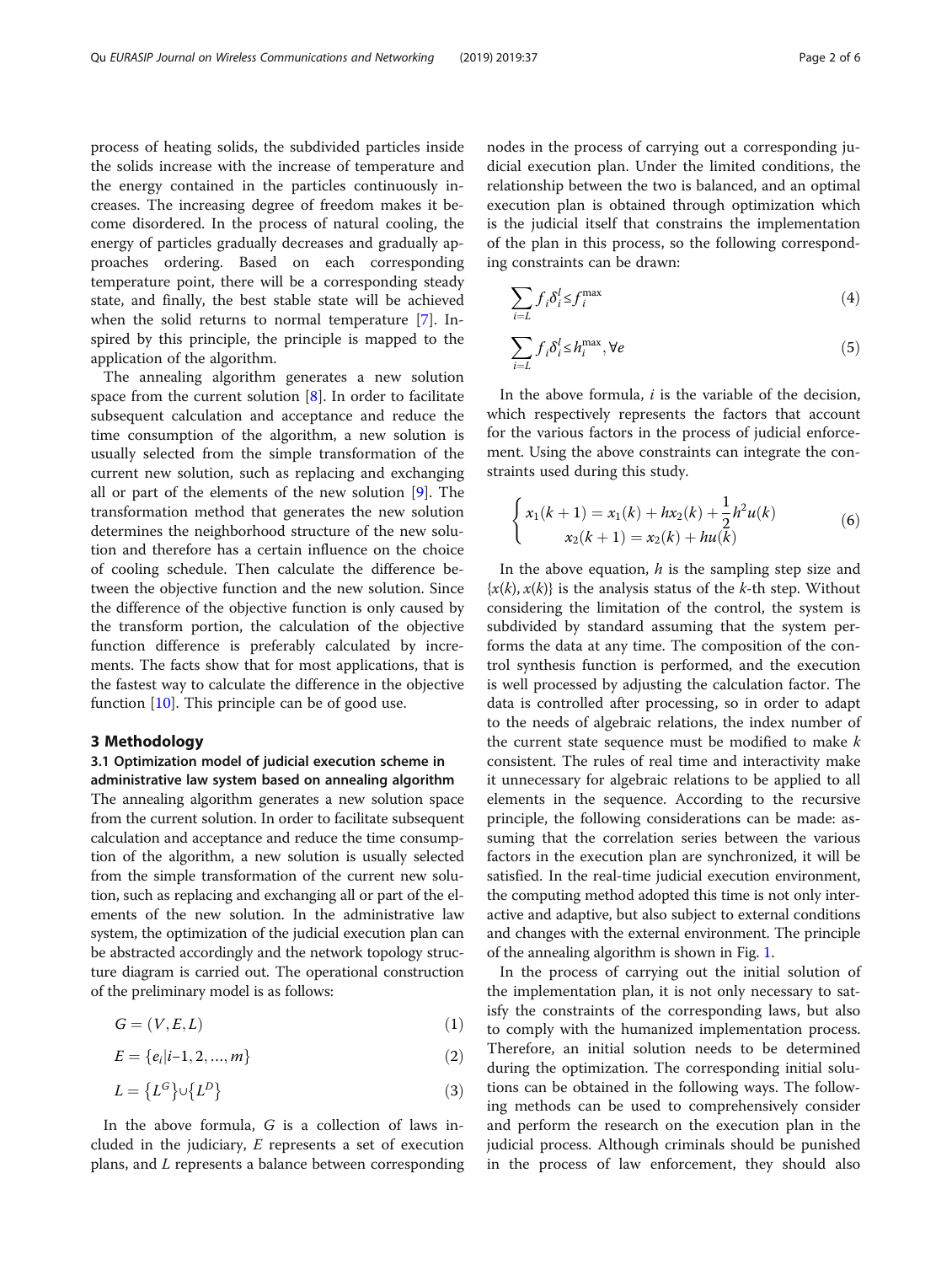<span id="page-2-0"></span>

respect and safeguard their legitimate rights and interests. This is very difficult in the implementation of reality, and the two things need to be balanced, in order to be able to carry on the corresponding optimization to them again and combine the process that accords with the environmental factor in actual execution process to limit and restrain.

$$
S_{Y|X_p} = S_{Y.X} \sqrt{1 + \frac{1}{n} + \frac{(X_p - \overline{X})^2}{\sum (X - \overline{X})^2}}
$$
(7)

$$
P(X \le k) = \sum_{X=0}^{k} P(X) = \sum_{X=0}^{k} \frac{n!}{X!(n-X)!} \pi^X (1-\pi)^{n-X}
$$
 (8)

Through the above formula, the execution plan can be combined with the actual execution environment, and more environmental impact factors need to be taken into account in the execution process. A reasonable distribution of influence will be made during the implementation process, and data is used to control these influencing factors through a simple mathematical model. In the construction of the information platform, unified standards are set for the ports used in the information system, so that all personnel performing judicial work can obtain equivalent information sources. In order to achieve a multi-level information resource aggregation mechanism across platforms, the process of seamless integration and deep integration of information links is built. In the large amount of data obtained, a corresponding optimization process can be obtained. By dividing the level of special identification and the importance of it, a relevant content query will be conducted in the way of searching for problems. For the long-term implementation of the program to extract the

corresponding information and unified, use long-term information to extract the required data, compared to help optimize the implementation of the program to provide the appropriate data support.

## 3.2 Research on the perfection of the countermeasures of the judicial implementation program

The implementation process is "the last link in the last line of defense for social justice" which is related to the realization of valid legal documents. This is of great significance to safeguarding the legitimate rights and interests of the parties and establishing judicial credibility and judicial authority. However, due to the lagging construction of social credit, the applicant's ability to provide property information is limited, the single investigation method of the people's court, the passive assistance of the debtor, and the inability to punish the executor's concealment and property transfer, the "executor's property is difficult to find", and other factors, resulting in the implementation of difficulties, become a society. There will be problems. In this context, as a key part of the process of strengthening enforcement, the important role of property surveys is emphasized, the implementation of the property investigation system is standardized, the responsibility for property surveys is rationally assigned, the effectiveness of property investigations is strengthened, and the property review system is broadened. In the way of property investigation, he established the authority of judicial investigation and safeguarded the legitimate rights and interests of the parties and interested parties. The important purpose of judicial interpretations and opinions is to implement them. The implementation process of the judiciary is shown in Fig. [2](#page-3-0).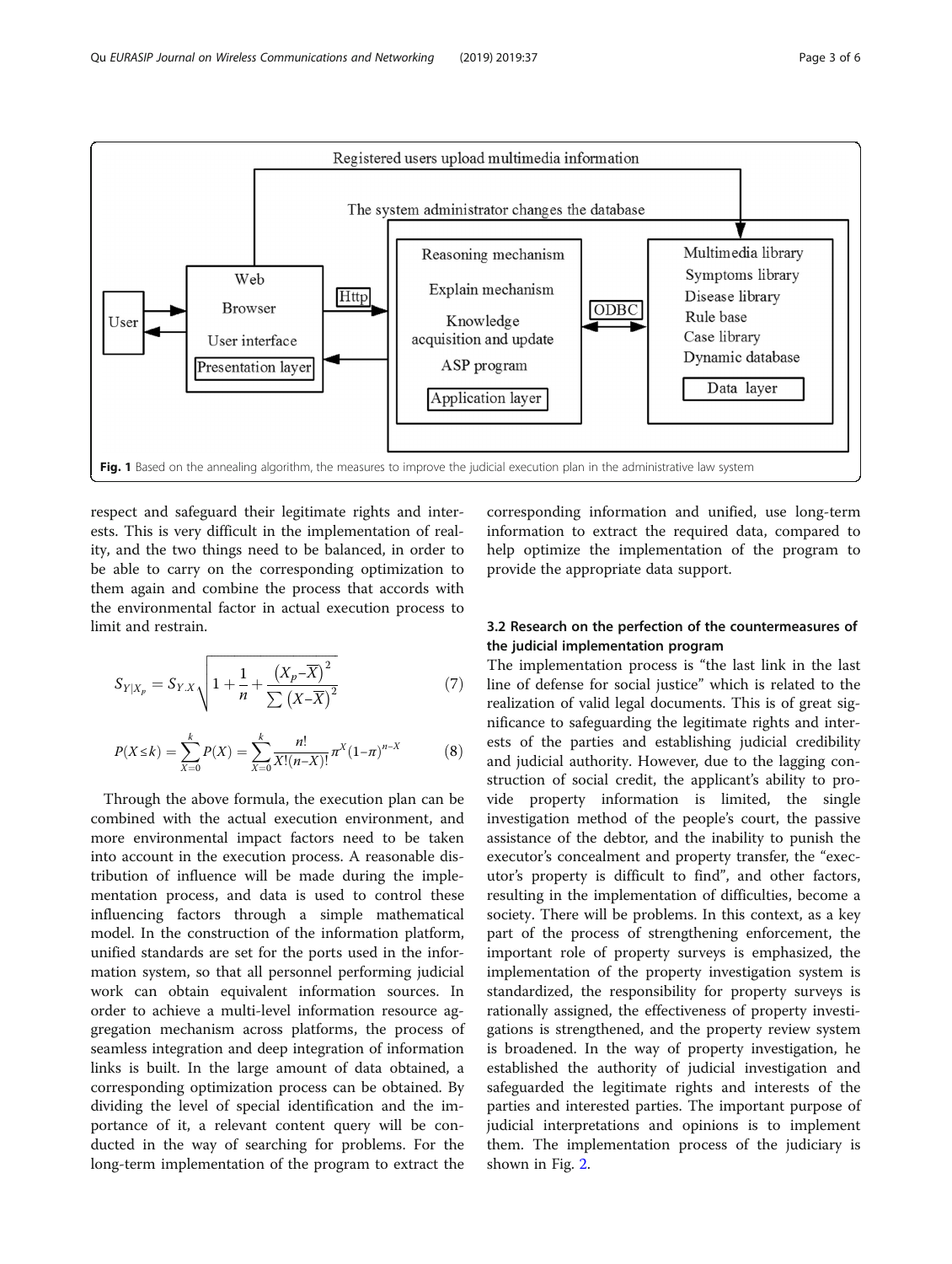<span id="page-3-0"></span>

The core of civil execution is the execution of property. The identification of the executor's property status is an important part of the execution process which is the basis for the people's courts to take measures such as control and price changes. The successful implementation of effective legal instruments is a prerequisite for the determination of rights. On the basis of fully summing up the experience of property surveys, the Supreme People's Court has promulgated regulations on property investigations and strives to establish a comprehensive system of property law enforcement investigations. The first article of the property investigation regulations is as follows: "The people's courts shall implement the system of investigation and control through the Internet." Therefore, the people's court is obliged to carry out the investigation and control system through the Internet and investigate the property of the executor of the will in order to solve the investigation of the common property form. As the level of judicial interpretation, the network query still lacks the general specification, and the effectiveness of the network query is controversial. The investigative measures of the people's court provided a legal basis for the implementation of the Internet query, thus ensuring the implementation of the network query system in addition to giving full play to the authority of the court.

The implementation of effective legal instruments, such as the concealment and transfer of property, are also applicable to the executor. Remedial measures are provided, such as establishing review and investigation systems and rewards announcement systems. In order to further ascertain the property status of the executor, the applicant may apply to the auditing agency of the people's court to perform an audit on the executor, establish an auditing investigation system, and introduce a neutral third party to carry out a property audit investigation. By

entrusting a professional institution to audit the financial status of the executor, it is possible to understand the true status of the executor's property, to trace the whereabouts of the executor's property, to discover the capital contribution, and to take further measures. For the people's court to change and supplement the conditions of the executor, at the same time, in order to ensure the implementation of the auditing system, the property investigation regulations provide courts with compulsory measures. In the process of administering the judiciary, it usually refers to the court system and the procuratorate system. These two agencies are mainly responsible for the implementation of the law of our country. The two systems are to complete the corresponding judicial activities in a fair and legally independent manner under the constitutional constraints of our country. The normal laws of the country can be implemented in a fair manner, and there are certain flaws in the process of carrying out judicial programs. In order to be able to change this phenomenon, it is necessary to deepen the reform of the implementation of the judicial system, in order to promote the inspection and supervision of the implementation of the corresponding penalty.

### 4 Result analysis and discussion

After designing the countermeasures of the judicial enforcement program in the administrative law system based on the annealing algorithm to perfect the research model, the problems existing in the execution of the administrative law system are modeled and analyzed. It is necessary to examine the whole process of judicial implementation, because each design model may have some problems more or less at an early stage. Conducting relevant tests can help to modify this research model and make further improvements, so that it can be used in a wide range of research after the implementation of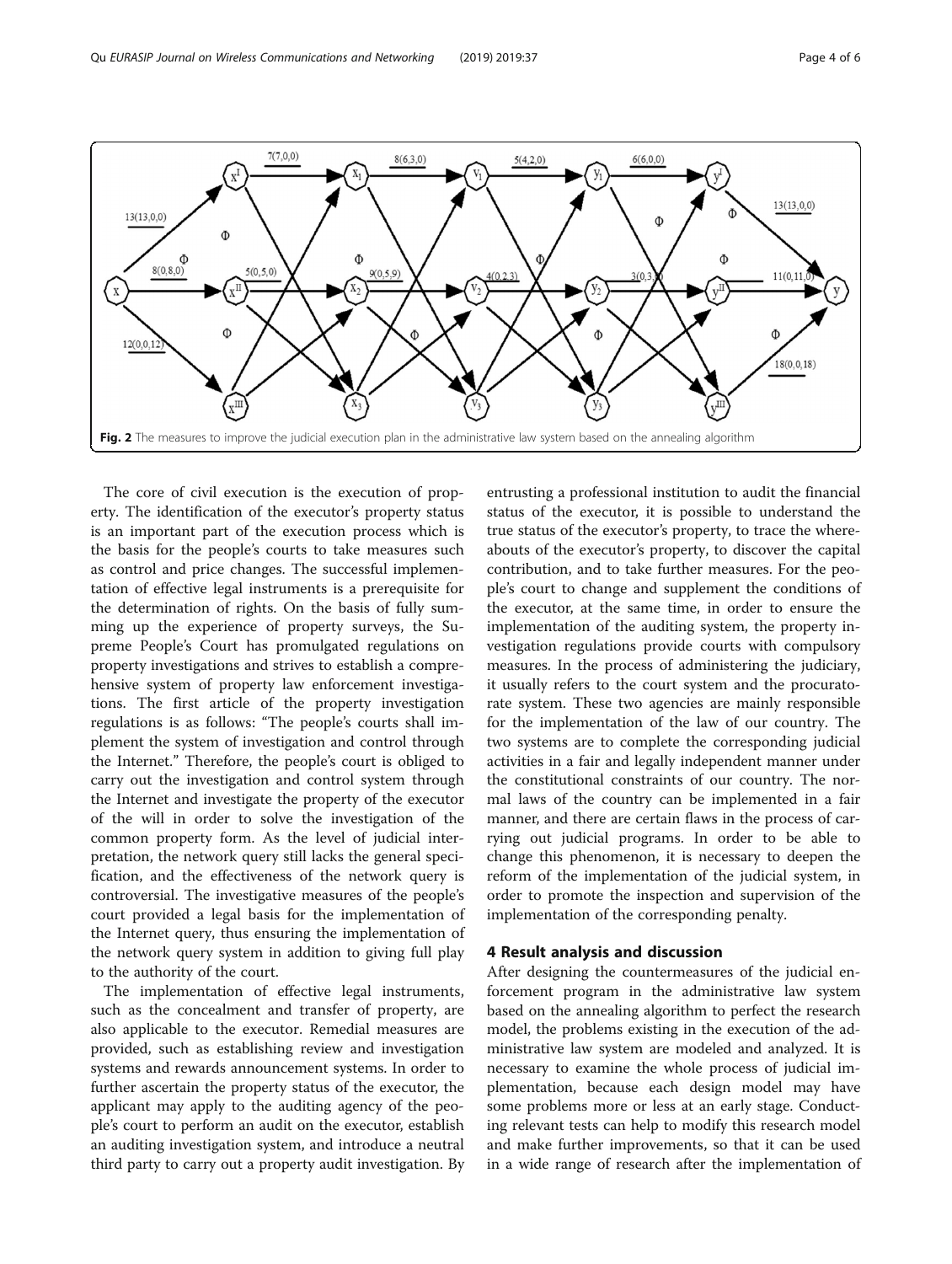the optimization program. In order to prove the effectiveness of the judicial enforcement program in the administrative law system based on the annealing algorithm to improve the effectiveness of the research model, an experiment is needed. The experimental operating system is Windows 7, using Matlab7.0 to build a virtual simulation platform for modeling and simulation of the implementation of the judicial program. The experimental data are collected from the corresponding judicial programs from 2003 to 2006, respectively, using the improved algorithm and the traditional algorithm to perform the corresponding judicial program execution modeling experiments, comparing the modeling process of different algorithms with the actual results. The results obtained are shown in Fig. 3.

From the figure, the countermeasures for the implementation of the judicial execution plan for this design can be seen, which improve the research model, and can be more in line with the humanization plan under the conditions of compliance with judicial procedures. In this way, compared with the simulation model algorithms that have been studied by some previous researchers, the simulation model adopted this time has achieved a qualitative leap in research achievements. Through testing, analogically, in the process of obtaining the study, there is a huge improvement in the optimization of the execution plan. More than 70% of the traditional implementation of the program extracts the corresponding information, and the designed algorithm is also able to generate calculations and models in a short time. And it does not result in a large amount of time due to the accuracy of the data collected. Although this time is short enough, the algorithm here will be improved in the future, trying to be able to shorten the overall time to a shorter one which will achieve seamless connection with the actual execution plan. After passing the above test, the data test is shown in Table 1.

| Table 1 Measures to improve the judicial execution plan in the |
|----------------------------------------------------------------|
| administrative law system based on the annealing algorithm     |

| Date<br>collection | Reaction time<br>of algorithm<br>model | Calculation<br>time of<br>model | Reaction<br>time of<br>athletes | The virtual<br>model<br>generation time |
|--------------------|----------------------------------------|---------------------------------|---------------------------------|-----------------------------------------|
| $1 - 100$          | 0.01 s                                 | 0.001 s                         | 0.2s                            | 1 <sup>s</sup>                          |
| $100 - 200$        | 0.02 s                                 | 0.002 s                         | 0.4 s                           | 2s                                      |
| $200 - 300$        | 0.03 s                                 | 0.003 s                         | 0.5s                            | 3s                                      |
| 300-400            | 0.05 s                                 | 0.005 s                         | 0.6s                            | 4s                                      |
| 400-500            | 0.06 s                                 | 0.007 s                         | 0.8 s                           | 5.5s                                    |

The annealing algorithm adopted this time is a more intelligent algorithm to optimize the judicial execution plan, which eliminates the cumbersome operations of crossover and mutation of traditional genetic optimization algorithms and needs adjustment in the process of seeking the optimal solution. The previous algorithms are all on a synchronous process, so when each particle loses its independence to a great extent, this time, it is an annealing algorithm that is used, as well as a new thread of research using JAVA's multi-threaded computer language, comparing the previous similar algorithms based on the comparison shown in Fig. [4](#page-5-0).

From Fig. [4,](#page-5-0) the algorithm of this study is based on the annealing algorithm to improve the research on the countermeasures of the judicial enforcement program in the administrative law system. Through the research of the entire model, it can quickly find the implementation process of the corresponding judicial program through the algorithm model and then integrate the corresponding information on the basis of it. Therefore, our algorithm for this study can satisfy the improvement of the response measures of the judicial enforcement program in the administrative law system which is a model-building method that integrates multiple computer algorithms, laying a solid foundation for similar research in the future.